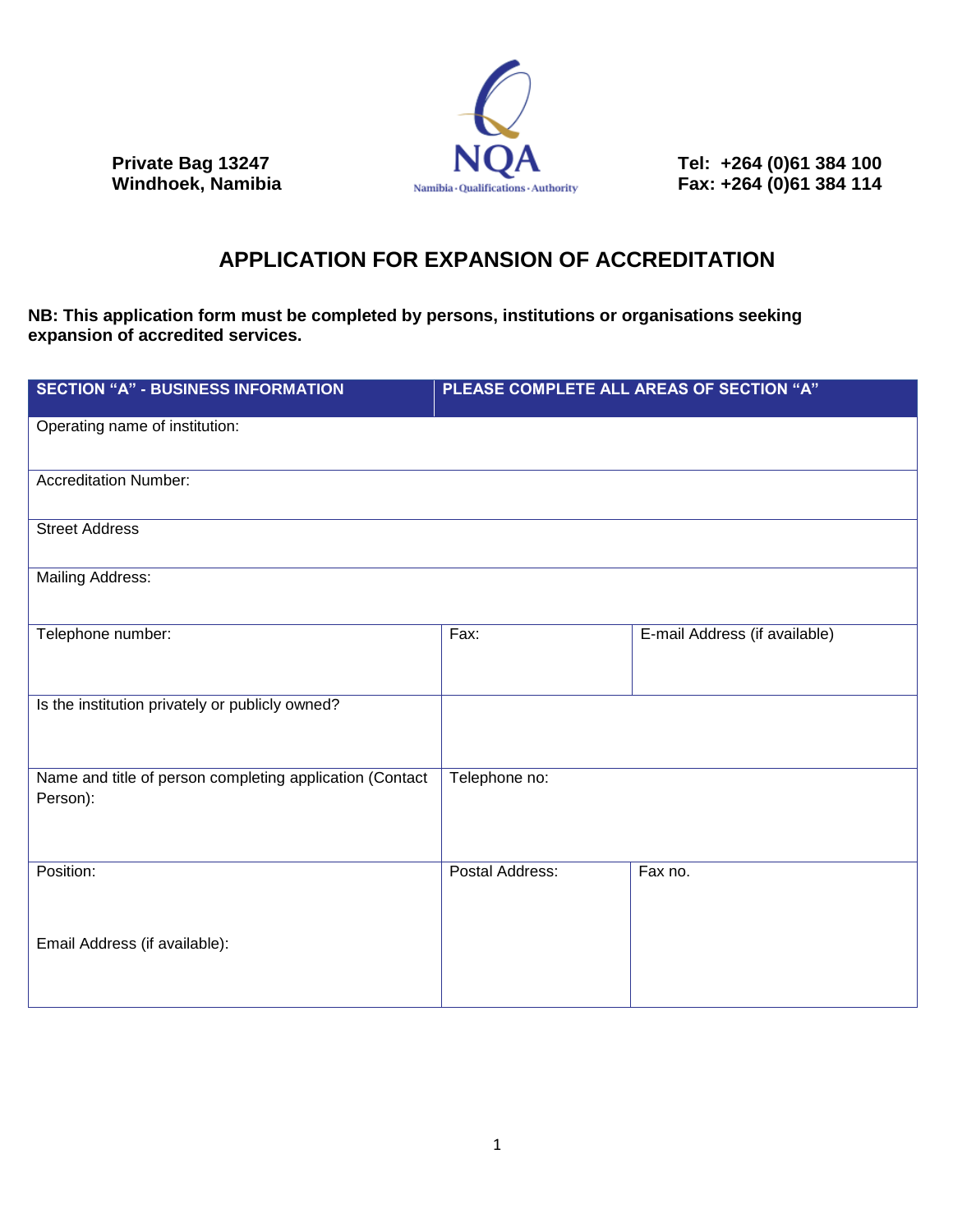## **SECTION "B" – INFORMATION ON SERVICES TO BE EXPANDED PLEASE COMPLETE ALL AREAS OF SECTION B** List all courses/programs currently offered by the institution.

| <b>Name of Courses/Programs</b> | No Change | <b>Change of</b><br>site(s) | <b>Change of Delivery</b><br><b>Mode</b> | Change in<br><b>Franchise</b><br>Agreement |
|---------------------------------|-----------|-----------------------------|------------------------------------------|--------------------------------------------|
|                                 |           |                             |                                          |                                            |
|                                 |           |                             |                                          |                                            |
|                                 |           |                             |                                          |                                            |

List all new courses/programs to be included under accreditation expansion (attach additional sheet/s if necessary

| <b>Name of Courses/Programs</b>                                                                                        | <b>Primary Delivery Mode</b> | <b>Residential (Live-in)</b><br>/Non-residential | <b>Franchise Partners</b> |
|------------------------------------------------------------------------------------------------------------------------|------------------------------|--------------------------------------------------|---------------------------|
|                                                                                                                        |                              |                                                  |                           |
|                                                                                                                        |                              |                                                  |                           |
|                                                                                                                        |                              |                                                  |                           |
|                                                                                                                        |                              |                                                  |                           |
|                                                                                                                        |                              |                                                  |                           |
| Provide reasons for expansion of services:                                                                             |                              |                                                  |                           |
|                                                                                                                        |                              |                                                  |                           |
|                                                                                                                        |                              |                                                  |                           |
|                                                                                                                        |                              |                                                  |                           |
| List all new sites or locations to be included under accreditation expansion (attach additional sheet/s if necessary). |                              |                                                  |                           |
| <b>Street Address</b>                                                                                                  | City/Town/Village            | <b>Courses/Programs</b><br>offered at the site   |                           |

| <b>Street Address</b> | City/Town/Village | Courses/Programs<br>offered at the site |  |
|-----------------------|-------------------|-----------------------------------------|--|
|                       |                   |                                         |  |
|                       |                   |                                         |  |
|                       |                   |                                         |  |